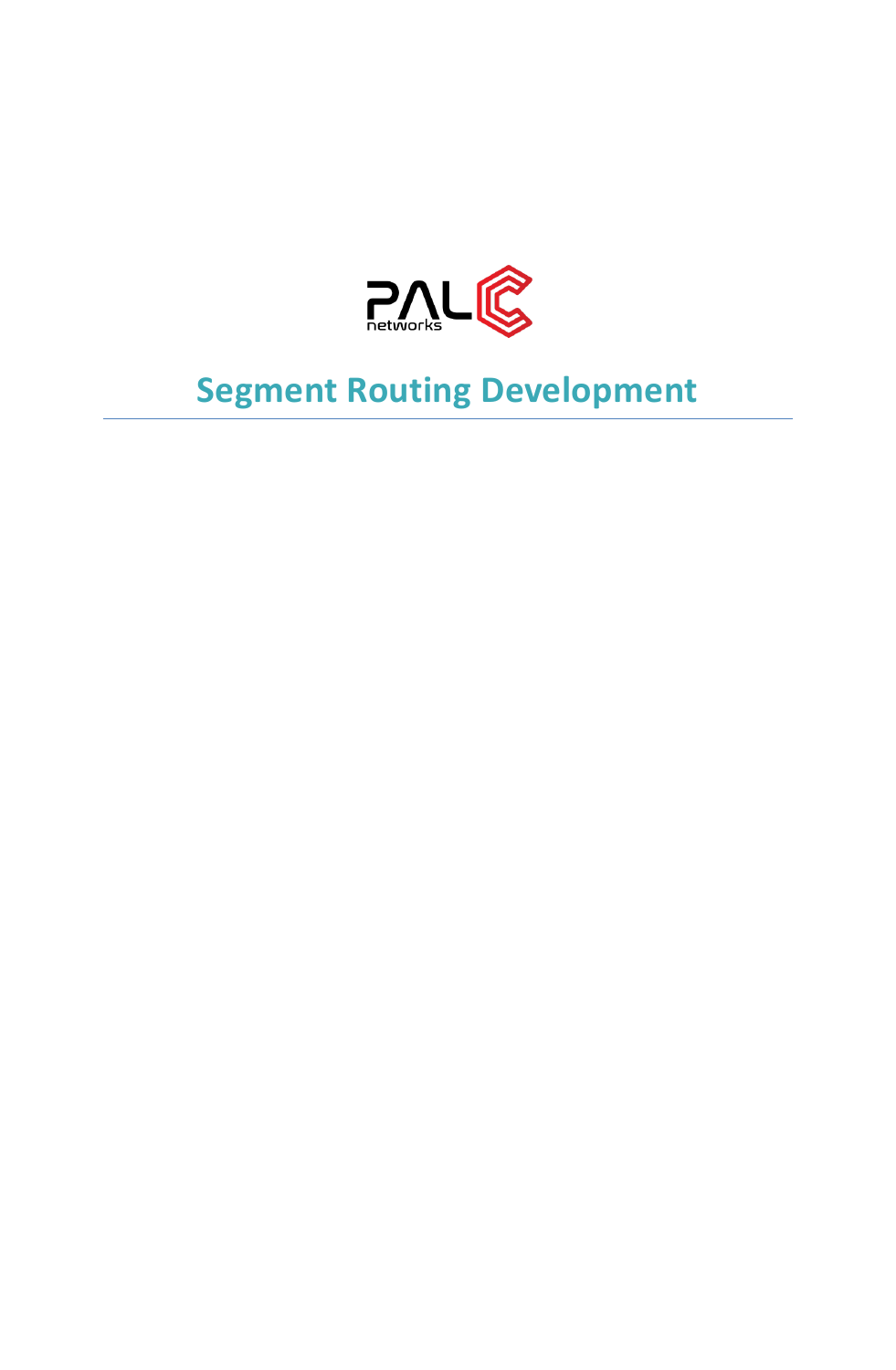

## **1. Introduction**

This document describes the project undertaken by PalC Networks for developing segment routing features.

### **1.1. Segment Routing Introduction**

Segment Routing is a new source routing technology that will add benefit to IP and MPLS networks. It will allow to have FRR protection for any topology, simpler to operate and more scalable. For future SDN services, it provides a quicker interaction with the applications. Segment routing is a technology that is gaining popularity as a way to simplify MPLS networks. It has the benefits of interfacing with softwaredefined networks and allows for source-based routing. It does this without keeping state in the core of the network.

Multi Protocol Label Switching (MPLS) is the main forwarding paradigm in all the major service providers (SP) networks. MPLS, as the name implies, uses labels to forward the packets, thus providing the major advantage of a Border Gateway Protocol (BGP)-free core. To assign these labels, the most commonly used protocol is the Label Distribution Protocol (LDP). A typical provider network can then look like the diagram below.



In order to provide stability and scalability, large networks should have as few protocols as possible running in the core, and they should keep state away from the core if possible. That brings up some of the drawbacks of LDP:

- It uses an additional protocol running on all devices just to generate labels
- It introduces the potential for blackholing of traffic, because Interior Gateway Protocol (IGP) and LDP are not synchronized
- It does not employ global label space, meaning that adjacent routers may use a different label to reach the same router
- It's difficult to visualize the Label Switched Path (LSP) because of the issue above
- It may take time to recover after link failure unless session protection is utilized

Segment routing is a new forwarding paradigm that provides source routing, which means that the source can define the path that the packet will take. SR still uses MPLS to forward the packets, but the labels are carried by an IGP. In SR, every node has a unique identifier called the node SID. This identifier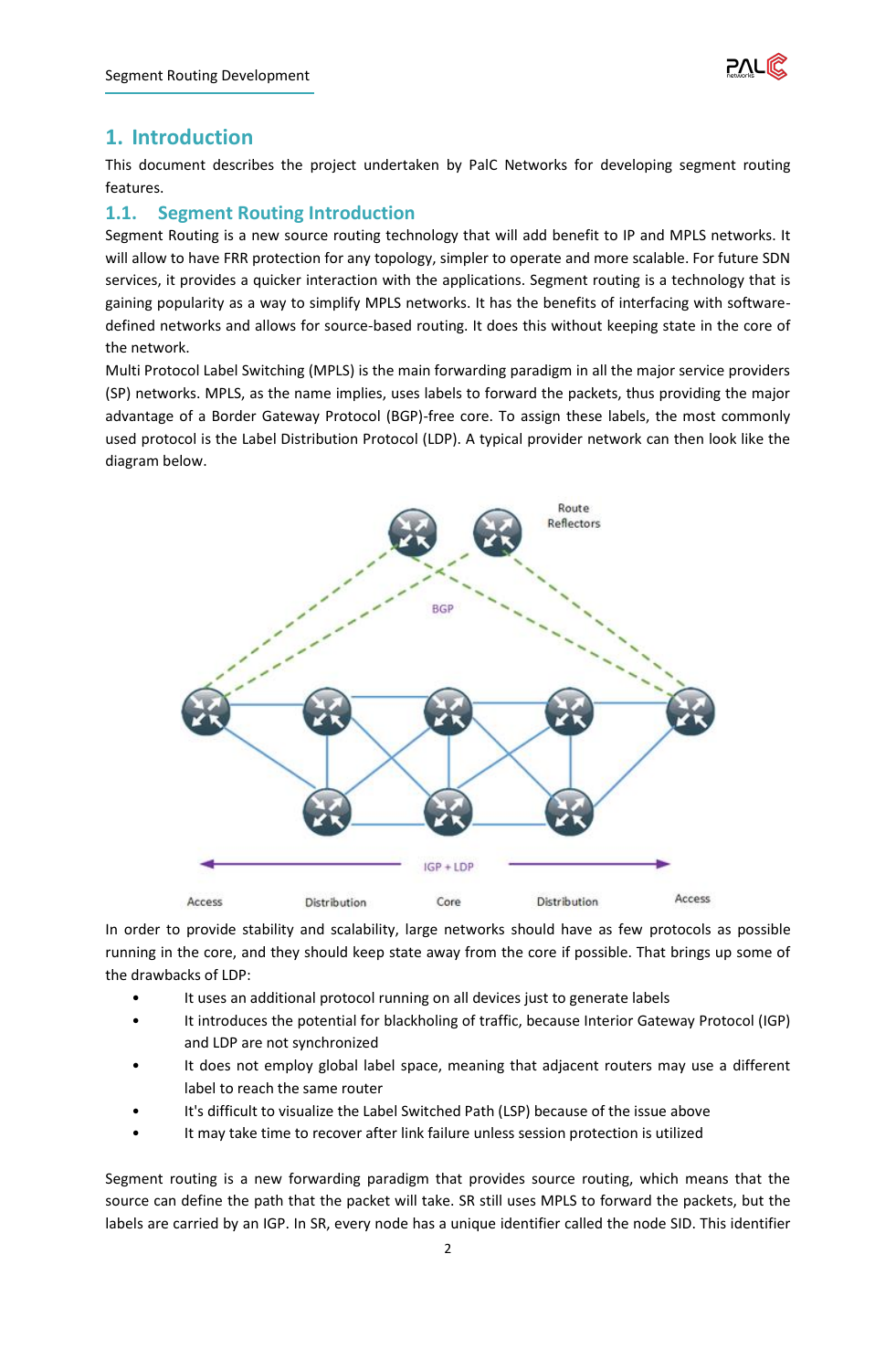

is globally unique and would normally be based on a loopback on the device. Adjacency SIDs can also exist for locally significant labels for a segment between two devices.



It is also possible to combine the node SID and adjacency SID to create a custom traffic policy. Labels are specified in a label stack, which may include several labels. By combining labels, you can create policies such as, "Send the traffic to F; I don't care how you get there. From F, go to G, then to D and then finally to Z." This creates endless possibilities for traffic engineering in the provider network.

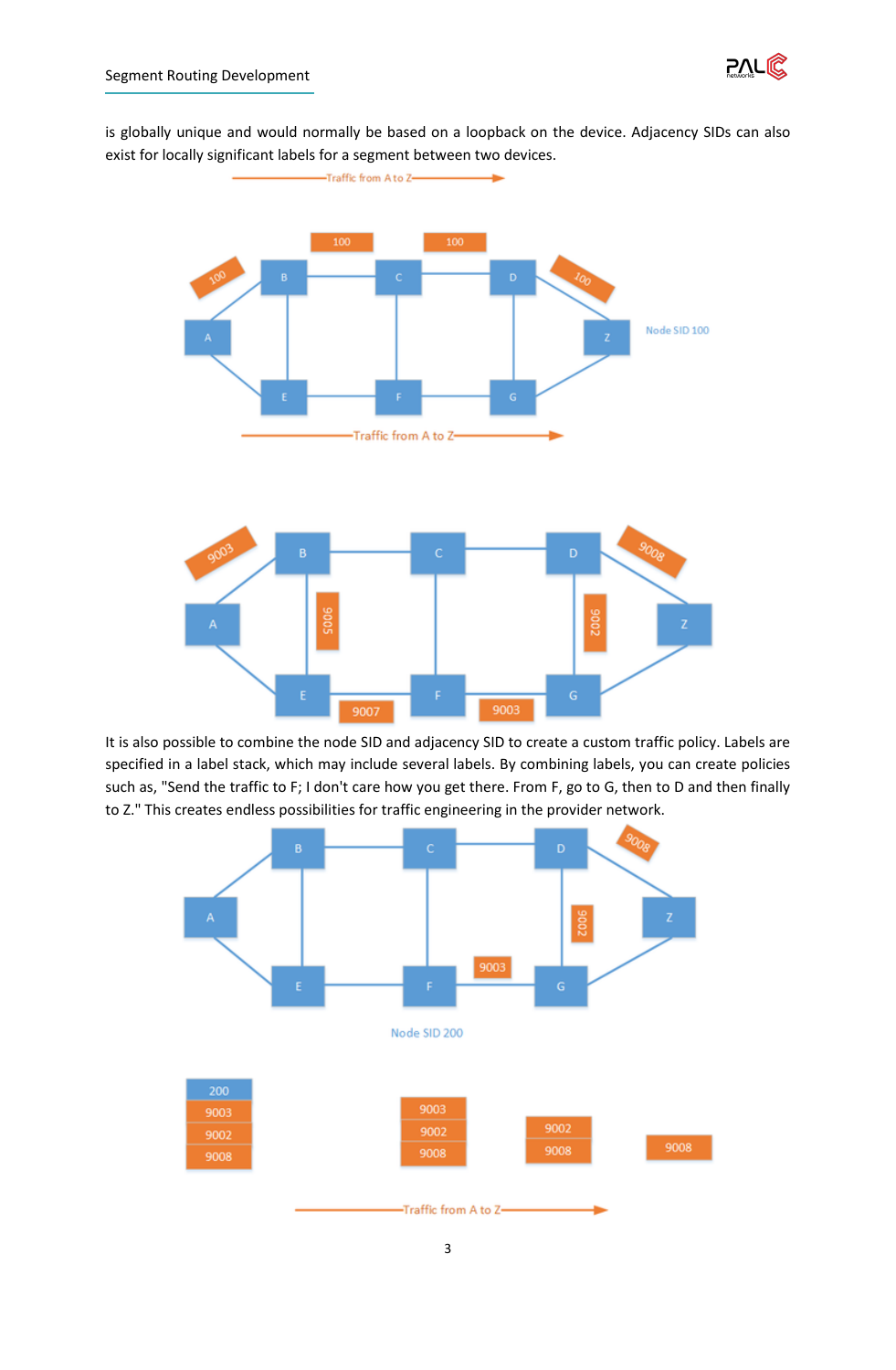

One of the main applications for SR is to enable some kind of application controller that can steer traffic over different paths, depending on different requirements and the current state of the network. Some might relate to this as software-defined networking (SDN). It is then possible to program the network to send voice over a lower latency path and send bulk data over a higher latency path. Doing this today requires [MPLS-TE,](http://www.networkcomputing.com/networking/mpls-traffic-engineering-guide-success-and-alternatives/d/d-id/1269268) as well as keeping state in many devices. With SR, there is no need to keep state in intermediary devices.



SR can also help protect against distributed denial of service (DDoS) attacks. When an attack is detected, traffic can be redirected to a scrubbing device which cleans the traffic and injects it into the network again.



# **1.2. Requirement**

The requirement is to develop most of the features mentioned in TR.101 Spec from the aggregation switch side on top of one of the commercial whitebox NOS vendor. Refer to the xxx section for more information about the list of features developed as part of this project.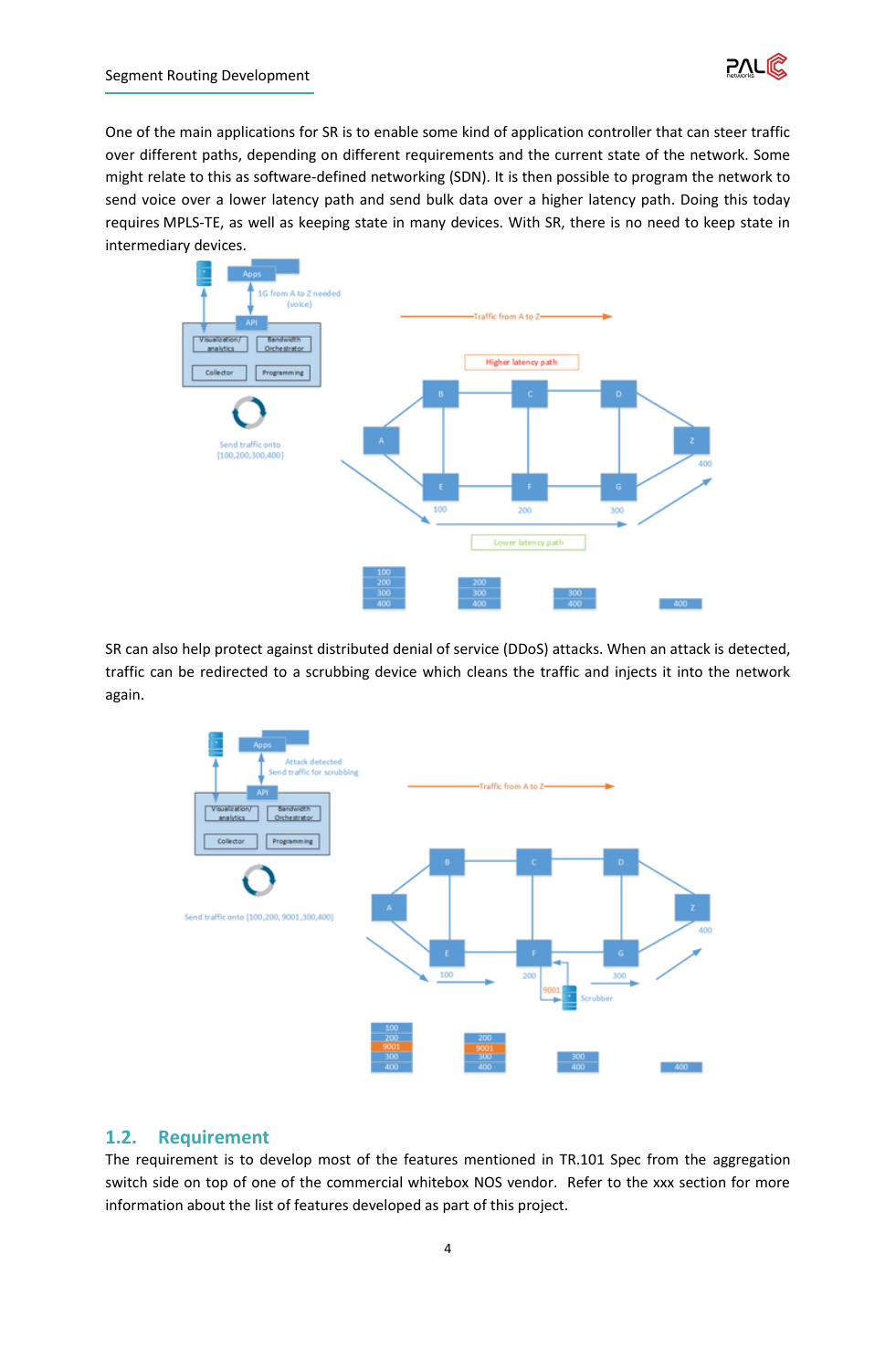

# **2. NOS Platform Architecture**

The below diagram represents the high-level overview of the NOS architecture.



# **3. Supported Features**

- Segment Routing ISIS
	- a. IPv4/IPv6 Control Plane
	- b. IPv4 Data plane
	- c. Level-1, Level-2 & Multi-level routing
	- d. Prefix SID for host prefixes on loopback
	- e. Adjacency SID for the adjacencies
	- f. Prefix-to-SID Mapping advertisement(Mapping server)
	- g. MPLS PHP & Explicit NULL signalling
	- h. TI-LFA
	- i. SR-TE via SR-Policies
- Segment Routing OSPF
	- a. OSPFv2/v3 control plane
	- b. IPv4 data plane
	- c. Multi-area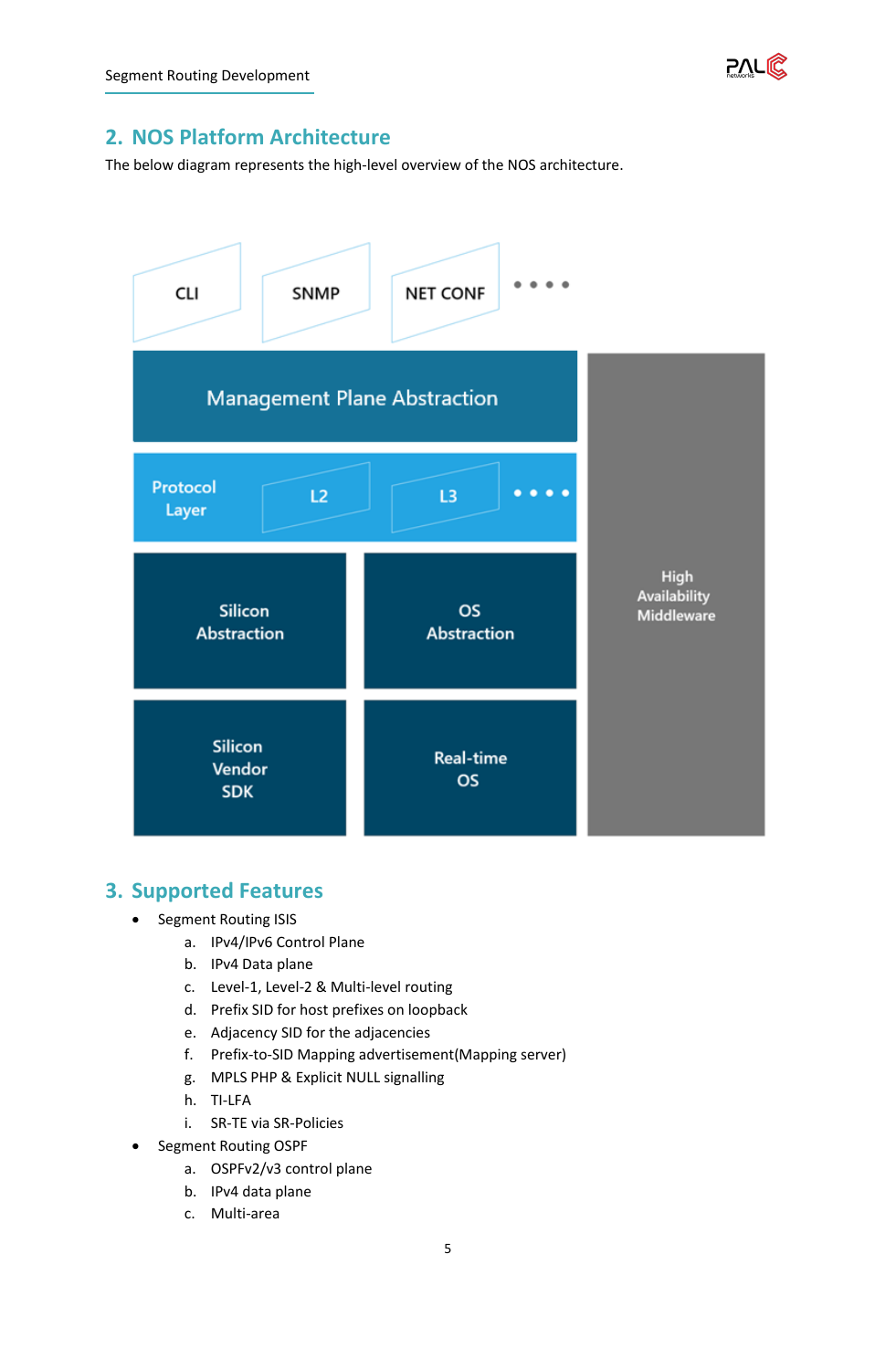

- d. Prefix-SID for host prefixes on loopback
- e. Adjacency SID for the adjacencies
- f. Prefix-to-SID Mapping advertisement(Mapping server)
- g. MPLS PHP & Explicit NULL signalling
- h. TI-LFA
- i. SR-TE via SR-Policies
- Segment Routing Global Block(SRGB)
	- a. Non-default SRGB can configured per IGP instance
	- b. Multiple IGP instances can use non-overlapping SRGBs
- Traffic Steering
	- a. Create deterministic networks
	- b. Network wide resource optimization
- Application Segmentation
	- a. VRF Segmentation & Multi tenancy (VPN services over SR underlay)
	- b. Optimal path programmed at host/TOR
	- c. TI-LFA for resiliency
- Multi-plane network
	- a. Separation of different traffic types
- On-Demand Bandwidth
	- a. Allocate bandwidth capacity on demand
- Adaptive network
	- a. Controller Solution for network visibility
	- b. Leverage congestion feedback for better intelligence (CSPF enabled path computation for SR policies)

#### **Datacenter Use-case**



Ingress TOR connected to Egress TOR via SR Overlay

- **PCE-BGP-LS**: for distributing IGP-SR labels to PCEP controller via BGP Link-state
- **TI-LFA:** Provides simple, automatic, optimal & topology independent sub 50ms per-prefix protection to the network
- **SR Mapping server:** Advertises Prefix-SID mapping in IGP on behalf of other non-SR capable nodes/interworks with LDP nodes.
- **Traffic Steering:** Each type of traffic is steered via different SR path

#### **4. GLOSSARY**

SR – Segment routing

IGP – Interior Gateway Protocol